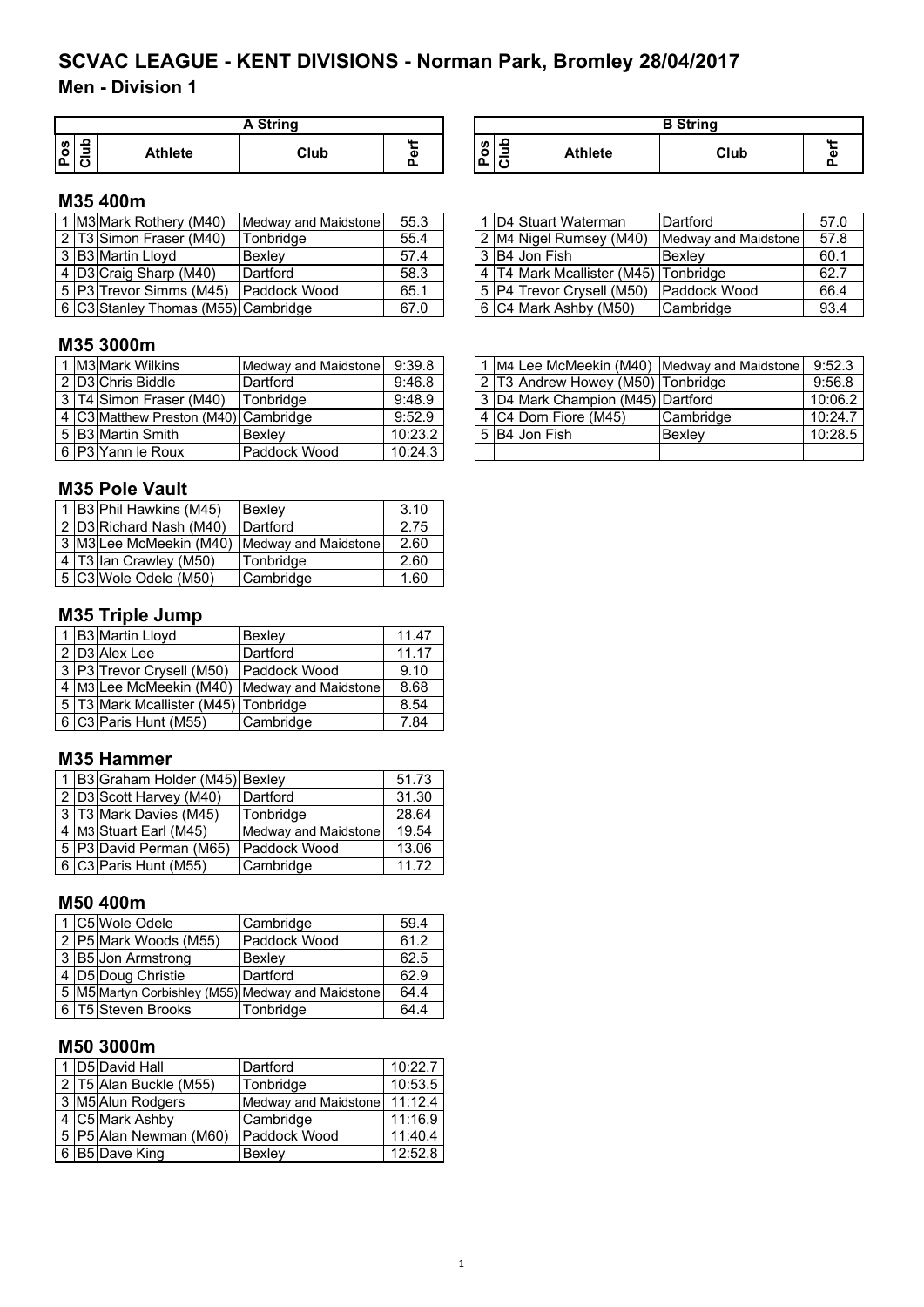#### **M50 Pole Vault**

|  | 1 T5 Peter Ebbage (M55)  | Tonbridge            | 2.50 |
|--|--------------------------|----------------------|------|
|  | 2 D5 Gary Capon (M55)    | Dartford             | 2.40 |
|  | 3 B5 Andrew Rushbrook    | Bexley               | 2.20 |
|  | 4 P5 Mark Woods (M55)    | Paddock Wood         | 1.60 |
|  | 5 M5 Steve Hesketh (M65) | Medway and Maidstone | 1.60 |
|  | 6 C5 Paris Hunt (M55)    | Cambridge            | 1.50 |

## **M50 Triple Jump**

|  | 1 D5 Gary Capon (M55)    | Dartford                                          | 9.47 |
|--|--------------------------|---------------------------------------------------|------|
|  | 2 C5 Wole Odele          | Cambridge                                         | 9.10 |
|  | 3 P5 Mark Woods (M55)    | Paddock Wood                                      | 8.58 |
|  |                          | 4 M5 Martyn Corbishley (M55) Medway and Maidstone | 8.44 |
|  | 5 T5 Jason Cannon        | Tonbridge                                         | 8.39 |
|  | 6 B5 John Bancroft (M55) | Bexley                                            | 8.08 |

#### **M50 Hammer**

|  | 1 B5 Andrew Rushbrook    | Bexley               | 37.42 |
|--|--------------------------|----------------------|-------|
|  | 2 D5 Paul Searing (M55)  | Dartford             | 33.41 |
|  | 3 T5 Peter Ebbage (M55)  | Tonbridge            | 27.20 |
|  | 4 C5 Peter Wishart (M55) | Cambridge            | 26.31 |
|  | 5 P5 Mark Woods (M55)    | Paddock Wood         | 20.16 |
|  | 6 M5 Steve Hesketh (M65) | Medway and Maidstone | 19.21 |

#### **M60 400m**

|  | 1 C6 Raymond Daniel      | Cambridge            | 67.1  |
|--|--------------------------|----------------------|-------|
|  | 2 T6 Brian Buckwell      | Tonbridge            | 68.9  |
|  | 3 P6 Les Percival        | Paddock Wood         | 72.3  |
|  | 4 M6 Steve Hesketh (M65) | Medway and Maidstone | 73.7  |
|  | 5 D6 Michael Cox (M70)   | Dartford             | 106.0 |

## **M60 Triple Jump**

|  | 1 M6 Rob Sibley        | Medway and Maidstone | 8.99 |
|--|------------------------|----------------------|------|
|  | 2 T6 Brian Buckwell    | Tonbridge            | 7.27 |
|  | 3 P6 Les Percival      | Paddock Wood         | 6.91 |
|  | 4 C6 Ian Mccarthy      | Cambridge            | 5.04 |
|  | 5 D6 Michael Cox (M70) | Dartford             | nır  |

| <b>Match Details</b>   | Mt Pts | <b>Pts</b> | <b>Overall Details</b> | <b>Tot Mt Pts</b> | <b>Tot F</b> |
|------------------------|--------|------------|------------------------|-------------------|--------------|
| 1 Dartford             |        | 60         | 1 Dartford             |                   | 60           |
| 2 Medway and Maidstone | 4.5    | 54         | 2 Medway and Maidstone | 4.5               | 54           |
| 2 Tonbridge            | 4.5    | 54         | 3 Tonbridge            | 4.5               | 54           |
| 4 Bexley               |        | 46         | 4 Bexley               | 3                 | 46           |
| 5 Cambridge            |        | 39         | 5 Cambridge            | າ                 | 39           |
| 6 Paddock Wood         |        | 35         | 6 Paddock Wood         |                   | 35           |

BC-SCVAC-2017

| <b>Match Details</b> |                        | Mt Pts | <b>Pts</b> | <b>Overall Details</b> | <b>Tot Mt Pts</b> | <b>Tot Pts</b> |
|----------------------|------------------------|--------|------------|------------------------|-------------------|----------------|
|                      | 1 Dartford             | 6      | 60         | 1 Dartford             |                   | 60             |
|                      | 2 Medway and Maidstone | 4.5    | 54         | 2 Medway and Maidstone | 4.5               | 54             |
|                      | 2 Tonbridge            | 4.5    | 54         | 3 Tonbridge            | 4.5               | 54             |
|                      | 4 Bexley               |        | 46         | 4 Bexlev               |                   | 46             |
|                      | 5 Cambridge            |        | 39         | 5 Cambridge            |                   | 39             |
|                      | 6 Paddock Wood         |        | 35         | 6 Paddock Wood         |                   | 35             |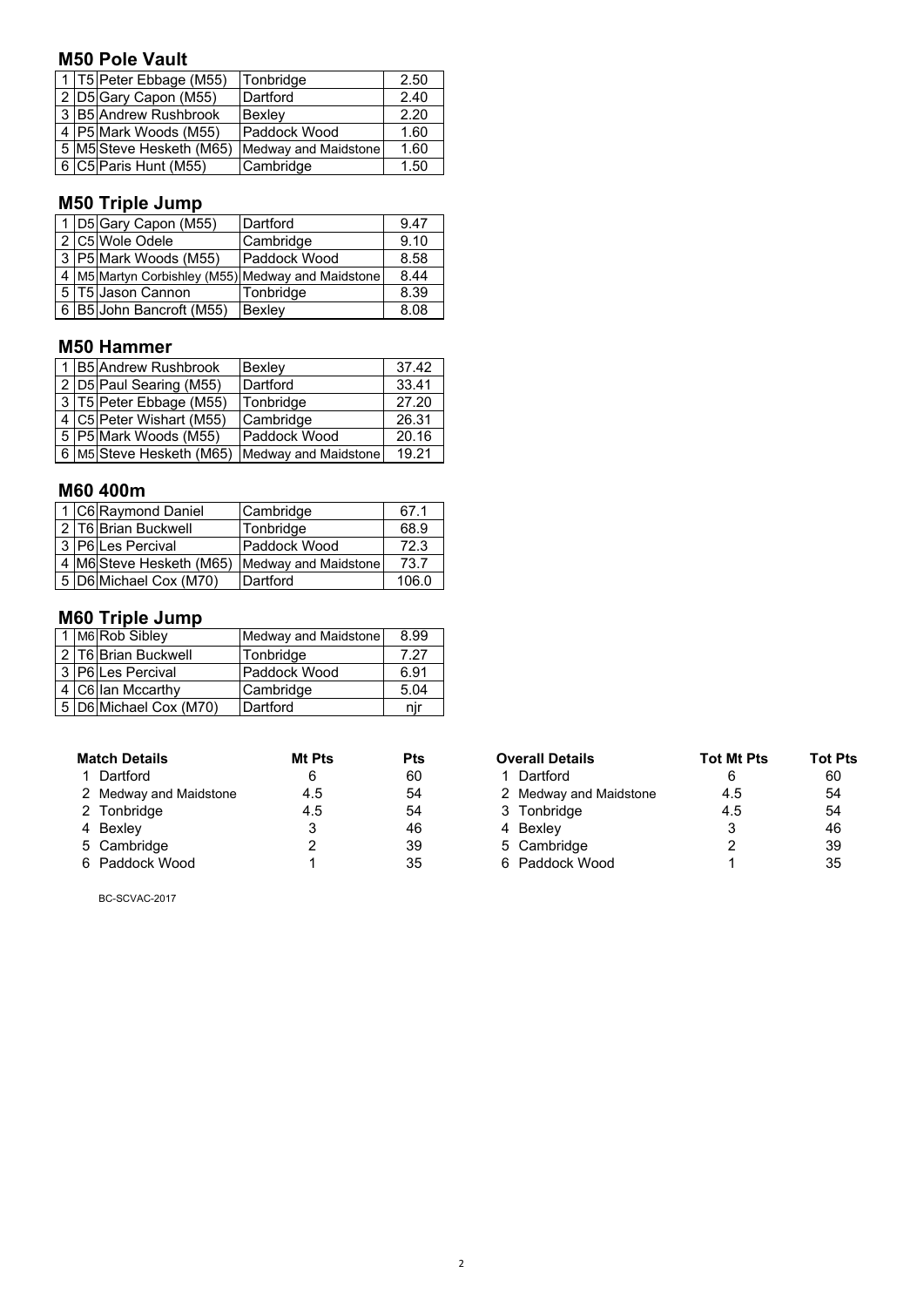## **Men - Division 2**

|          | A String |                |      |       |  |  |
|----------|----------|----------------|------|-------|--|--|
| <b>S</b> |          | <b>Athlete</b> | Club | <br>ω |  |  |

| A String |    | <b>B</b> String                 |                |      |       |  |
|----------|----|---------------------------------|----------------|------|-------|--|
| Club     | G. | $\bullet$<br><b>S</b><br>n<br>↩ | <b>Athlete</b> | Club | <br>α |  |

1 | H4 Stuart McNally (M40) Dartford B 68.5 2 | F4 Stephen James (M45) Blackheath and Bromley | 61.6 3 J4 Gavin Kitchingham (M45) Bromley Veterans 64.1<br>4 K4 Malcolm Parsons (M50) Swanley 68.2 4 K4 Malcolm Parsons (M50) Swanley 68.2<br>5 S4 Andrew Ashlee (M45) Sevenoaks 68.4 5 S4 Andrew Ashlee (M45) Sevenoaks 68.4<br>6 A4 Paul Wheeler (M55) Ashford 68.1

6 A4 Paul Wheeler (M55) Ashford

## **M35 400m**

|  | $\overline{1}$ H3 Steve Jones (M40) | Dartford B                    | 60.2 |
|--|-------------------------------------|-------------------------------|------|
|  | $\sqrt{2 \text{J3} }$ Simon Horler  | <b>Bromley Veterans</b>       | 62.2 |
|  | 3 F3 Luca Ercolani (M45)            | <b>Blackheath and Bromley</b> | 62.7 |
|  | 4 A3 Peter Le Rossignol             | Ashford                       | 65.0 |
|  | 5 S3 David Lobley (M50)             | <b>Sevenoaks</b>              | 73.2 |
|  | 6 K3 Giles Wolfe (M45)              | Swanley                       | 75.4 |

#### **M35 3000m**

|  | 1 F3 Alex Gibbins (M40)                       | <b>Blackheath and Bromley</b> | 9:36.0  |  | 1   F4 Gareth Evans     | Blackheath and Bromley  | 9:49.7  |
|--|-----------------------------------------------|-------------------------------|---------|--|-------------------------|-------------------------|---------|
|  | 2 H3 Jon Kennedy                              | Dartford B                    | 10:14.7 |  | l 2   J4   Simon Horler | <b>Bromley Veterans</b> | 10:56.4 |
|  | 3 J3 Gavin Kitchingham (M45) Bromley Veterans |                               | 10:18.5 |  | 3 S4 David Lobley (M50) | Sevenoaks               | 11:25.3 |
|  | 4 K3 Stuart Nicholson (M40) Swanley           |                               | 11:05.7 |  | 4 K4 Giles Wolfe (M45)  | Swanley                 | 12:03.  |
|  | 5 S3 Daniel Witt (M40)                        | Sevenoaks                     | 11:19.9 |  |                         |                         |         |
|  | 6 A4 Peter Le Rossignol                       | Ashford                       | 13:27.4 |  |                         |                         |         |

#### **M35 Pole Vault**

|  | 1 J3 Simon Horler       | <b>Bromley Veterans</b> | 1.60 |
|--|-------------------------|-------------------------|------|
|  | 2 A3 Peter Le Rossignol | <b>Ashford</b>          | 1.50 |

#### **M35 Triple Jump**

|  | 1 A3 Steve Lake (M40)                         | <b>Ashford</b>                                  | 10.54 |
|--|-----------------------------------------------|-------------------------------------------------|-------|
|  |                                               | 2 F3 Stephen James (M45) Blackheath and Bromley | 7.64  |
|  | 3 J3 Gavin Kitchingham (M45) Bromley Veterans |                                                 | 7.31  |
|  | 4 S3 Andrew Ashlee (M45) Sevenoaks            |                                                 | 6.62  |
|  | 5 K3 Giles Wolfe (M45)                        | Swanley                                         | 6.49  |

#### **M35 Hammer**

|  |                                     | 1   F3 Steve Timmins (M40)   Blackheath and Bromley | 42.72 |
|--|-------------------------------------|-----------------------------------------------------|-------|
|  | $2$ A3 Ian King (M45)               | Ashford                                             | 18.38 |
|  | 3 J3 Simon Horler                   | <b>Bromley Veterans</b>                             | 17.23 |
|  | 4 K3 Stuart Nicholson (M40) Swanley |                                                     | 12.58 |
|  | 5 S3 John Denyer (M65)              | Sevenoaks                                           | 6.46  |

#### **M50 400m**

|  | 1 K5 Fred Webb                       | Swanley                       | 62.3 |
|--|--------------------------------------|-------------------------------|------|
|  | 2 F5 Paul Stack                      | <b>Blackheath and Bromley</b> | 63.0 |
|  | 3 A5 Iain Presnell (M55)             | Ashford                       | 65.9 |
|  | 4 S5 Duncan Cochrane (M55) Sevenoaks |                               | 76.4 |
|  | 5 J5 Tony Unseld (M70)               | <b>Bromley Veterans</b>       | 91.9 |

#### **M50 3000m**

|  | 1 F5 Tim Nash                        | Blackheath and Bromley  | 10:29.1 |
|--|--------------------------------------|-------------------------|---------|
|  | 2 K5 Malcolm Parsons                 | Swanley                 | 11:38.8 |
|  | 3 J5 Danny Easton                    | <b>Bromley Veterans</b> | 11:50.8 |
|  | 4 S5 Duncan Cochrane (M55) Sevenoaks |                         | 12:19.2 |
|  | 5 A5 Paul Wheeler (M55)              | <b>Ashford</b>          | 15:18.0 |

#### **M50 Pole Vault**

| 1 A5 Mick Goodall (M65) | Ashford | 2.00 |
|-------------------------|---------|------|
|                         |         |      |

## **M50 Triple Jump**

|  | 1 S5 David Lobley                          | Sevenoaks                     | 8.09 |  |  |
|--|--------------------------------------------|-------------------------------|------|--|--|
|  | 2 A5 Iain Presnell (M55)                   | Ashford                       | 7.96 |  |  |
|  | 3 K5 Malcolm Parsons                       | Swanley                       | 7.16 |  |  |
|  | 4 F5 Rob Brown                             | <b>Blackheath and Bromley</b> | 6.69 |  |  |
|  | 5 J5 Mike Martineau (M70) Bromley Veterans |                               | 5.55 |  |  |

|  | 1 F3 Alex Gibbins (M40)                       | Blackheath and Bromley | 9:36.0  |  |  |  | <b>F4</b> Gareth Evans  | <b>Blackheath and Bromley</b> | 9:49.7  |  |
|--|-----------------------------------------------|------------------------|---------|--|--|--|-------------------------|-------------------------------|---------|--|
|  | 2  H3 Jon Kennedv                             | Dartford B             | 10:14.7 |  |  |  | 2 J4 Simon Horler       | <b>Bromley Veterans</b>       | 10:56.4 |  |
|  | 3 J3 Gavin Kitchingham (M45) Bromley Veterans |                        | 10:18.5 |  |  |  | 3 S4 David Lobley (M50) | <b>ISevenoaks</b>             | 11:25.2 |  |
|  | 4 K3 Stuart Nicholson (M40) Swanley           |                        | 11:05.7 |  |  |  | 4 K4 Giles Wolfe (M45)  | <b>Swanley</b>                | 12:03.1 |  |
|  | 5 S3 Daniel Witt (M40)                        | <b>Sevenoaks</b>       | 11:19.9 |  |  |  |                         |                               |         |  |
|  | 6 A4 Peter Le Rossignol                       | Ashford                | 13:27.4 |  |  |  |                         |                               |         |  |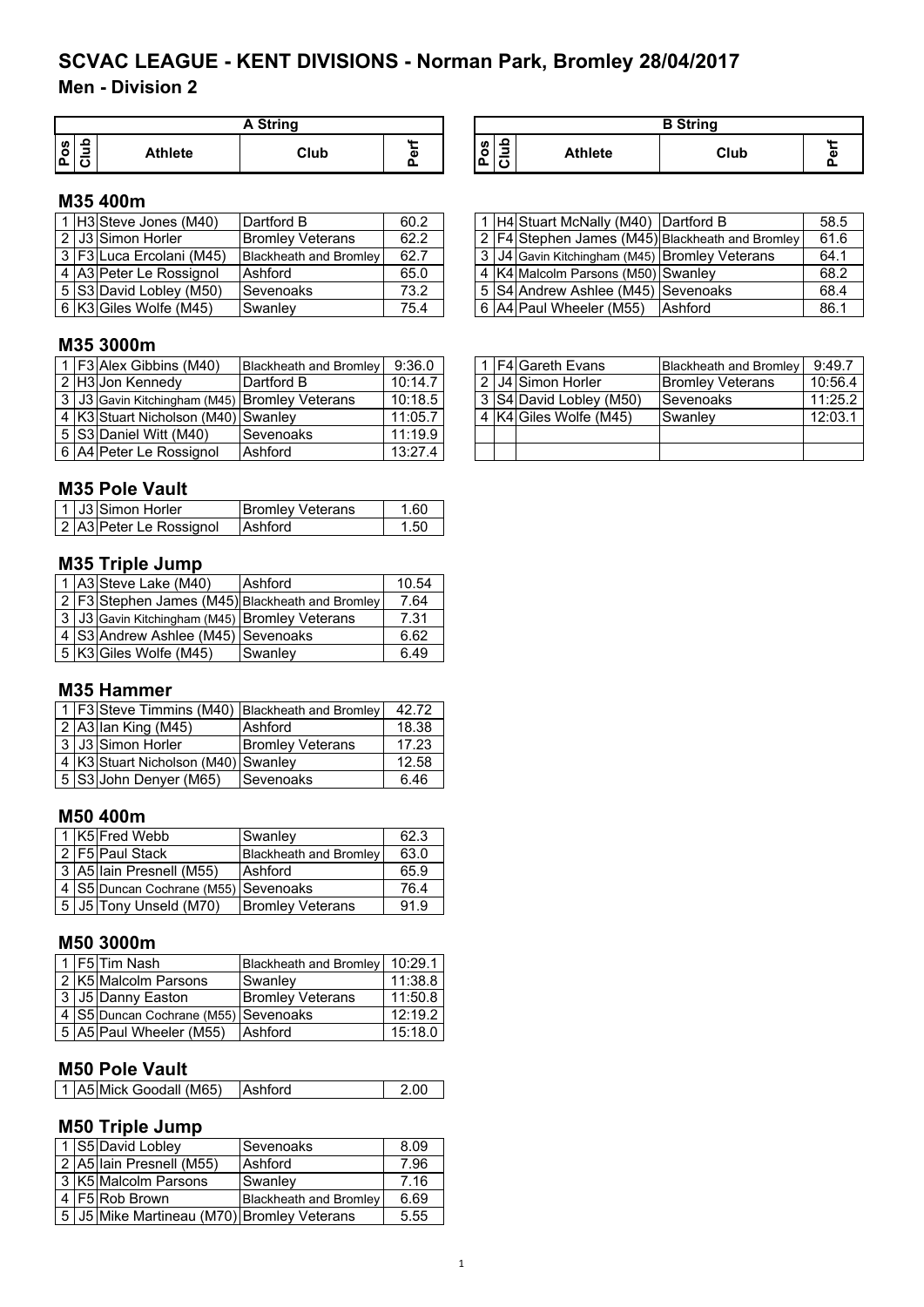#### **M50 Hammer**

|  | 1 A5 Paul Oakes (M60)                            | Ashford                       | 27.27 |
|--|--------------------------------------------------|-------------------------------|-------|
|  | 2   F5   Richard Coe (M65)                       | <b>Blackheath and Bromley</b> | 11.57 |
|  | 3 K5 Robert Tidmarsh (M55) Swanley               |                               | 10.28 |
|  | 4   J5   Mike Martineau (M70)   Bromley Veterans |                               | 7.33  |
|  | 5 S5 David Simpson (M75) Sevenoaks               |                               | 6.19  |
|  | 6 H5 John Fenton (M60)                           | Dartford B                    | ntr   |

## **M60 400m**

|  |                                           | 65.3                                                                                                                                           |
|--|-------------------------------------------|------------------------------------------------------------------------------------------------------------------------------------------------|
|  |                                           | 73.2                                                                                                                                           |
|  |                                           | 104.5                                                                                                                                          |
|  |                                           | 104.9                                                                                                                                          |
|  | 1 F6 Clem Leon<br>4 A6 Mick Goodall (M65) | <b>Blackheath and Bromley</b><br>2 S6 Geoffrey Kitchener (M65) Sevenoaks<br>3 J6 Christopher Marshall (M65) Bromley Veterans<br><b>Ashford</b> |

#### **M60 Triple Jump**

|  | 1   F6   Clem Leon     | Blackheath and Bromley  | 9.75 |
|--|------------------------|-------------------------|------|
|  | 2 A6 Paul Oakes        | <b>Ashford</b>          | 8.37 |
|  | 3 J6 Tony Unseld (M70) | <b>Bromley Veterans</b> | 6.54 |

#### **Match Details**

| 1 Blackheath and Bromley |     | 63  | Blackheath and Bromley |     | 63 |
|--------------------------|-----|-----|------------------------|-----|----|
| 2 Ashford                |     | 52  | 2 Ashford              |     | 52 |
| 3 Bromley Veterans       |     | -51 | 3 Bromley Veterans     |     | 51 |
| 4 Sevenoaks              | 2.5 | 34  | 4 Sevenoaks            | 2.5 | 34 |
| 4 Swanley                | 2.5 | 34  | 4 Swanley              | 2.5 | 34 |
| 6 Dartford B             |     |     | 6 Dartford B           |     | 17 |

# **Mens Non Scoring Results**

#### **M35**

| 400m                             |                                             |         |
|----------------------------------|---------------------------------------------|---------|
|                                  | Paul Kerekgyarto (M40) Blackheath & Bromley | 69.5    |
| 3000m                            |                                             |         |
| Neill Wright (M40)               | Medway & Maidstone AC                       | 10:14.0 |
| Anthony Crush (M40) Tonbridge AC |                                             | 11:31.2 |
| <b>M50</b>                       |                                             |         |
| 3000m                            |                                             |         |
|                                  |                                             |         |

| Mark Pitcairn-Knowles (M50) Tonbridge AC |                       | 11:02.9 |
|------------------------------------------|-----------------------|---------|
| Bob Fursey (M50)                         | Medway & Maidstone AC | 11:25.7 |
| Ian Crawley (M50)                        | Tonbridge AC          | 11:52.2 |
| Ian McCarthy (M60)                       | Cambridge H           | 12:35.9 |
| <b>POLE VAULT</b>                        |                       |         |
| Paul Oakes (M60)                         | Ashford AC            | 2.60    |

BC-SCVAC-2017

| 1 Blackheath and Bromley | 6   | 63 |
|--------------------------|-----|----|
| 2 Ashford                | 5   | 52 |
| 3 Bromley Veterans       |     | 51 |
| 4 Sevenoaks              | 2.5 | 34 |
| 4 Swanley                | 2.5 | 34 |
| 6 Dartford B             | 1   | 17 |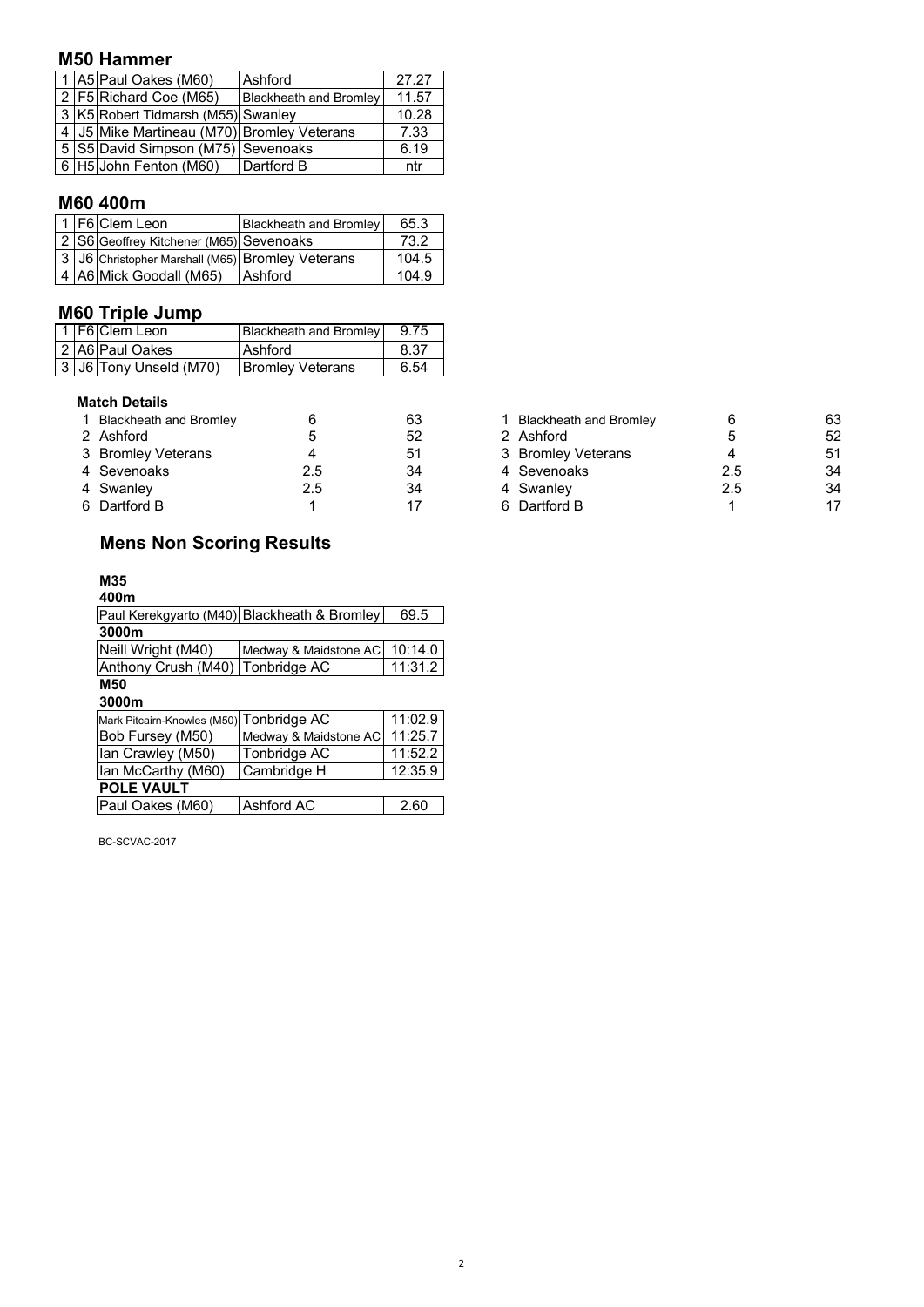**Women - Division 1**

|         | A String       |      |            |  |  |  |
|---------|----------------|------|------------|--|--|--|
| U)<br>o | <b>Athlete</b> | Club | <br>ω<br>Ω |  |  |  |

| A String |   |                   |         | <b>B</b> String |           |
|----------|---|-------------------|---------|-----------------|-----------|
| Club     | Φ | w<br>o<br>۰n<br>∼ | Athlete | Club            | <b>AA</b> |

### **W35 400m**

|  | 1 T3 Emma Wood (W45)                  | Tonbridge              | 60.0 |  | 1   T4   Nina Ridge (W40)           | Tonbridge                     | 69.0 |
|--|---------------------------------------|------------------------|------|--|-------------------------------------|-------------------------------|------|
|  | 2 F3 Louisa Vallins                   | Blackheath and Bromley | 67.1 |  | 2   D4   Fleur Hardie (W40)         | Dartford                      | 69.0 |
|  | 3 D3 Kirstie Taylor (W40)             | Dartford               | 67.2 |  | 3 F4 Sara Elmovist (W40)            | <b>Blackheath and Bromley</b> | 71.8 |
|  | 4 C3 Emily Gelder (W40)               | Cambridge              | 68.7 |  | 4 C4 Christine Bond (W50) Cambridge |                               | 78.8 |
|  | 5 B3 Wendy Masters (W45) Bexley       |                        | 69.7 |  | 5 B4 Sarah Dodds                    | Bexley                        | 79.9 |
|  | 6 K3 Victoria Ingamells (W45) Swanley |                        | 91.1 |  | 6 K4 Jane Blackmore (W50) Swanley   |                               | 92.5 |

#### **W35 3000m**

|  | 1   T3 Sasha Houghton (W40)   Tonbridge |                               | 11:41.9 |
|--|-----------------------------------------|-------------------------------|---------|
|  | 2 D3 Anoushka Johnson (W40) Dartford    |                               | 11:426  |
|  | 3 F3 Sara Elmqvist (W40)                | <b>Blackheath and Bromley</b> | 12:04.8 |
|  | 4 C3 Lisa Atkinson (W45)                | Cambridge                     | 13:15.2 |
|  | 5 K3 Anna Willard (W40)                 | Swanley                       | 14:22.7 |

## **W35 Triple Jump**

|  | 1 B3 Wendy Masters (W45) Bexley |                        | 8.00 |
|--|---------------------------------|------------------------|------|
|  | 2 D3 Allison Page (W45)         | Dartford               | 7.67 |
|  | 3 F3 Louisa Vallins             | Blackheath and Bromley | 7.46 |
|  | 4 C3 Xanine Powell              | Cambridge              | 7.11 |
|  | 5 T3 Nina Ridge (W40)           | Tonbridge              | 7.10 |

#### **W35 Hammer**

|  | 1 B3 Sarah Steadman     | Bexley                        | 28.33 |
|--|-------------------------|-------------------------------|-------|
|  | 2 C3 Xanine Powell      | Cambridge                     | 18.74 |
|  | 3 D3 Allison Page (W45) | Dartford                      | 17.94 |
|  | 4 T3 Nina Ridge (W40)   | Tonbridge                     | 14.58 |
|  | 5   F3 Jenny Neal (W45) | <b>Blackheath and Bromley</b> | 7.13  |

#### **W50 400m**

|  | 1   F5 Jackie Montgomery             | Blackheath and Bromley | 75.3 |
|--|--------------------------------------|------------------------|------|
|  | 2 C5 Susan Dixon                     | Cambridge              | 76.7 |
|  | 3 T5 Lucy Pitcairn-Knowles Tonbridge |                        | 76.8 |
|  | 4 D5 Denise Rose                     | Dartford               | 84.5 |
|  | 5 B5 Chris Pates                     | Bexley                 | 85.1 |
|  | 6 K5 Melanie Aflatt                  | Swanley                | 98.3 |

#### **W50 3000m**

|  | 1 T5 Lucy Pitcairn-Knowles Tonbridge |                                | 12:06.3 |
|--|--------------------------------------|--------------------------------|---------|
|  | 2 D5 Stephanie Wood                  | Dartford                       | 12:38.7 |
|  | 3 C5 Ros Tabor (W65)                 | Cambridge                      | 13:08.3 |
|  | 4 K5 Jane Blackmore                  | Swanley                        | 13:41.7 |
|  | 5 B5 Kathy Leaf (W55)                | Bexlev                         | 15:00.3 |
|  | 6   F5   Maz Turner (W65)            | Blackheath and Bromley 17:12.6 |         |

## **W50 Triple Jump**

|  | 1 F5 Jackie Montgomery                   | <b>Blackheath and Bromley</b> | 8.10 |
|--|------------------------------------------|-------------------------------|------|
|  | 2 D5 Anne Thacker (W55)                  | Dartford                      | 7.12 |
|  | 3 B5 Chris Pates                         | Bexlev                        | 6.45 |
|  | 4   T5 Lucy Pitcairn-Knowles   Tonbridge |                               | 5.80 |
|  | 5 K5 Melanie Aflatt                      | Swanley                       | nır  |

## **W50 Hammer**

|  | 1   D5 Anne Thacker (W55)   Dartford |                        | 21.78 |
|--|--------------------------------------|------------------------|-------|
|  | 2 C5 Lynne Atkinson (W55) Cambridge  |                        | 20.61 |
|  | 3 T5 Diane Bradley (W55)             | Tonbridge              | 17.67 |
|  | 4 B5 Chris Pates                     | Bexlev                 | 15.78 |
|  | 5 F5 Anne Cilia (W55)                | Blackheath and Bromley | 12.46 |
|  | 6 K5 Helena Orrom (W55)              | <b>Swanley</b>         | 10.07 |

1

|  | 1 T3 Sasha Houghton (W40) Tonbridge  |                                                               | 11:41.9 |  | 1 F4 Sarah Belaon                           | Blackheath and Bromley   12:07.2 |         |
|--|--------------------------------------|---------------------------------------------------------------|---------|--|---------------------------------------------|----------------------------------|---------|
|  | 2 D3 Anoushka Johnson (W40) Dartford |                                                               | 11:42.6 |  | $\vert 2 \vert$ T4 Rachel Fagg (W40)        | Tonbridge                        | 12:45.2 |
|  |                                      | 3   F3 Sara Elmqvist (W40)   Blackheath and Bromley   12:04.8 |         |  | 3 D4 Lynne Morgan (W40) Dartford            |                                  | 13:36.4 |
|  | 4  C3 Lisa Atkinson (W45)            | Cambridge                                                     | 13:15.2 |  | 4 C4 Sally Carr (W45)                       | <b>Cambridge</b>                 | 13:55.9 |
|  | 5   K3   Anna Willard (W40)          | Swanlev                                                       | 14:22.7 |  | 5   K4   Victoria Ingamells (W45)   Swanley |                                  | 16:01.3 |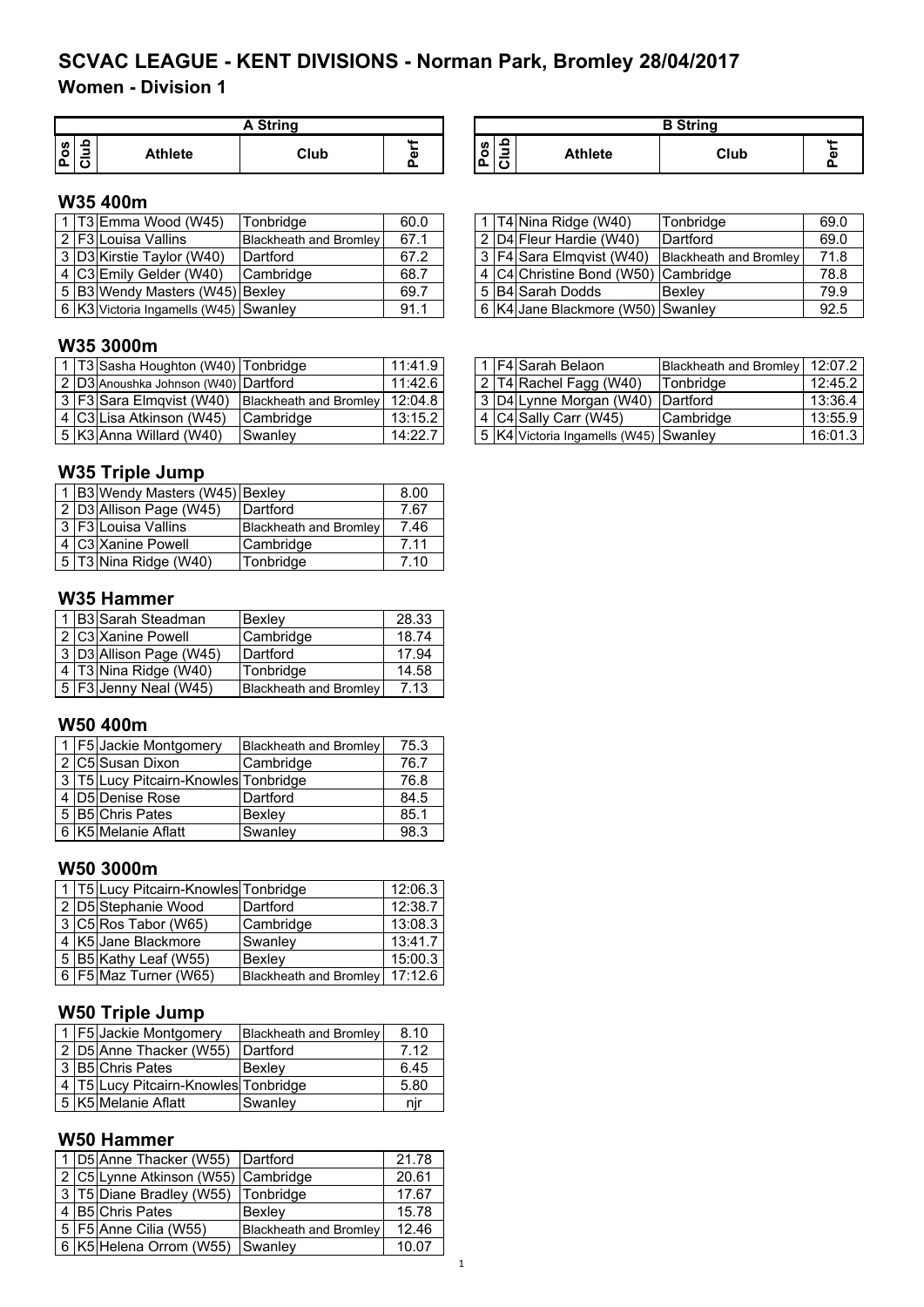#### **W60 400m**

| 1 F6 Helen Godsell |                         | <b>Blackheath and Bromley</b> | 72.7  |
|--------------------|-------------------------|-------------------------------|-------|
|                    | $2 C6 $ Ros Tabor (W65) | Cambridge                     | 79.7  |
|                    | 3 T6 Nicola Buckwell    | Tonbridge                     | 85.4  |
|                    | 4 K6 Zena Harper        | Swanley                       | 123.4 |
|                    | 5 D6 Janet Pyne (W65)   | Dartford                      | 1270  |

# **W60 Triple Jump**

|  | 1 D6 Christine Clements                  | Dartford                      | 7.38 |
|--|------------------------------------------|-------------------------------|------|
|  | 2   F6   Helen Godsell                   | <b>Blackheath and Bromley</b> | 7.15 |
|  | 3 T6 Nicola Buckwell                     | Tonbridge                     | 6.44 |
|  | 4   C6 Maria Macdonald (W65)   Cambridge |                               | 5.41 |
|  | 5 K6 Zena Harper                         | Swanley                       | nıı  |

#### **W60 Hammer**

|  | 1 C6 Marlow Hadler (W75) Cambridge |                               | 17.39 |
|--|------------------------------------|-------------------------------|-------|
|  | 2 D6 Christine Clements            | Dartford                      | 15.79 |
|  | 3   F6   Maz Turner (W65)          | <b>Blackheath and Bromley</b> | 10.65 |
|  | 4 K6 Zena Harper                   | Swanley                       | 5.49  |
|  | T6 Nicola Buckwell                 | Tonbridge                     | ntr   |

| <b>Match Details</b> |                            | Mt Pts | Pts | <b>Overall Details</b>     | <b>Tot Mt Pts</b> | Tot I |
|----------------------|----------------------------|--------|-----|----------------------------|-------------------|-------|
|                      | 1 Dartford                 |        | 59  | Dartford                   |                   | 59    |
|                      | 2 Blackheath and Bromley A |        | 55  | 2 Blackheath and Bromley A | 5                 | 55    |
|                      | 3 Tonbridge                |        | 53  | 3 Tonbridge                |                   | 53    |
|                      | 4 Cambridge                |        | 48  | 4 Cambridge                |                   | 48    |
|                      | 5 Bexley                   |        | 27  | 5 Bexley                   |                   | 27    |
|                      | 6 Swanley                  |        |     | 6 Swanley                  |                   | 17    |

| <b>Match Details</b>       | Mt Pts | <b>Pts</b> | <b>Overall Details</b>     | <b>Tot Mt Pts</b> | <b>Tot Pts</b> |
|----------------------------|--------|------------|----------------------------|-------------------|----------------|
| 1 Dartford                 |        | 59         | 1 Dartford                 |                   | 59             |
| 2 Blackheath and Bromley A | 5      | 55         | 2 Blackheath and Bromley A |                   | 55             |
| 3 Tonbridge                |        | 53         | 3 Tonbridge                |                   | 53             |
| 4 Cambridge                |        | 48         | 4 Cambridge                |                   | 48             |
| 5 Bexley                   |        | 27         | 5 Bexley                   |                   | 27             |
| 6 Swanley                  |        |            | 6 Swanley                  |                   |                |

BC-SCVAC-2017